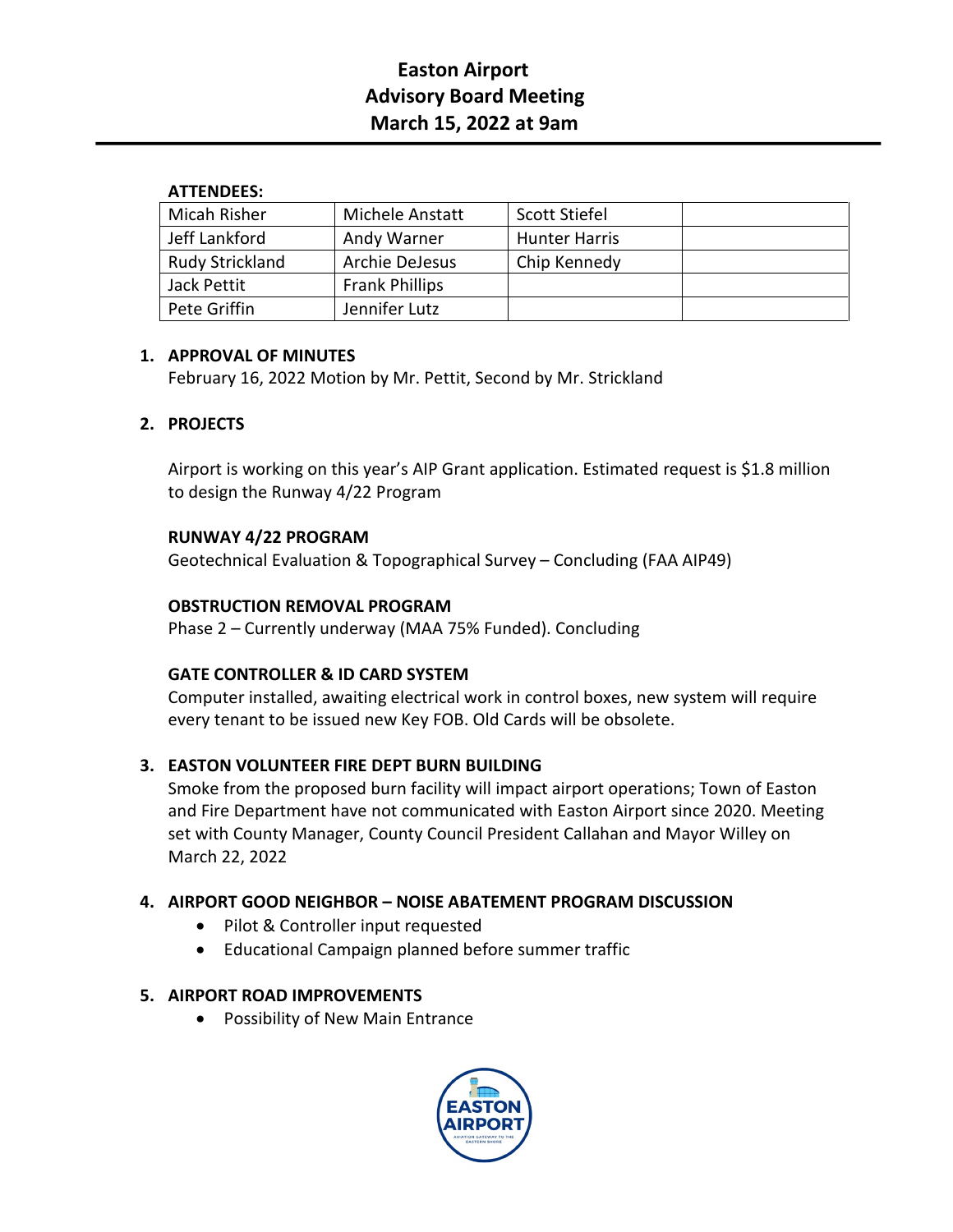## **Easton Airport Advisory Board Meeting March 15, 2022 at 9am**

#### **6. T-HANGAR RENOVATIONS**

- Discuss painting and light rehab of oldest T Hangars to extend life
- Discussed the need to update the T Hangar leases and revisit efforts to ensure compliance. Airport Manager will update the Board at the May meeting.

#### **7. BUSINESS DEVELOPMENT & MARKETING**

Updates from Business & Marketing Coordinator, Mr. Jeff Lankford

#### **8. AIRPORT MAINTENANCE UPDATE**

Updates from Maintenance Director, Mr. Chip Kennedy

#### **9. COMMUNITY OUTREACH**

Classic Cars "Cruise In" – May 2022 Easton Airport Day – October 8, 2022 ACE Passport – Working with CAP to increase opportunities

#### **10. AIR TRAFFIC OPERATIONS**

Updates from Tower Manager, Mr. Scott Stiefel

• 4462 operations in February

### **11. FUEL OPERATION**

| Comparison of Jet-A as of February 2022 (22 Budget)        |                  |                   |                   |             |  |  |
|------------------------------------------------------------|------------------|-------------------|-------------------|-------------|--|--|
| Company                                                    | Feb. last Budget | <b>Total 2022</b> | <b>Difference</b> | % of Change |  |  |
| Easton Jet Service                                         | 159418           | 266928            | 107510            | 67.4%       |  |  |
| <b>Flight Support Services</b>                             | 177186           | 222059            | 44873             | 25.3%       |  |  |
| <b>Trident Services</b>                                    | 78426            | 94741             | 16315             | 20.8%       |  |  |
| Hanger Assoc.                                              | 17870            | 64306             | 46436             | 259.9%      |  |  |
| <b>Airport Jet Total</b>                                   | 432900           | 648034            | 215134            | 49.7%       |  |  |
| <b>Comparison of Avgas as of February 2022 (22 Budget)</b> |                  |                   |                   |             |  |  |
| Company                                                    | Feb. last budget | <b>Total 2022</b> | <b>Difference</b> | % of Change |  |  |
| Easton Jet Service                                         | 13184            | 15218             | 2034              | 15.4%       |  |  |
| <b>Flight Support Services</b>                             | 16235            | 15174             | $-1061$           | $-6.5%$     |  |  |
| <b>Trident Services</b>                                    | 28952            | 37752             | 8800              | 30.4%       |  |  |
| Hanger Assoc.                                              | 2620             | 3802              | 1182              | 45.1%       |  |  |
| <b>Airport Avgas Total</b>                                 | 60991            | 71946             | 10955             | 18.0%       |  |  |
| <b>Combined Fuel Totals</b>                                | 493891           | 719980            | 226089            | 45.8%       |  |  |

#### **12. PUBLIC COMMENTS**

**13. REVIEW OF ACTION ITEMS**